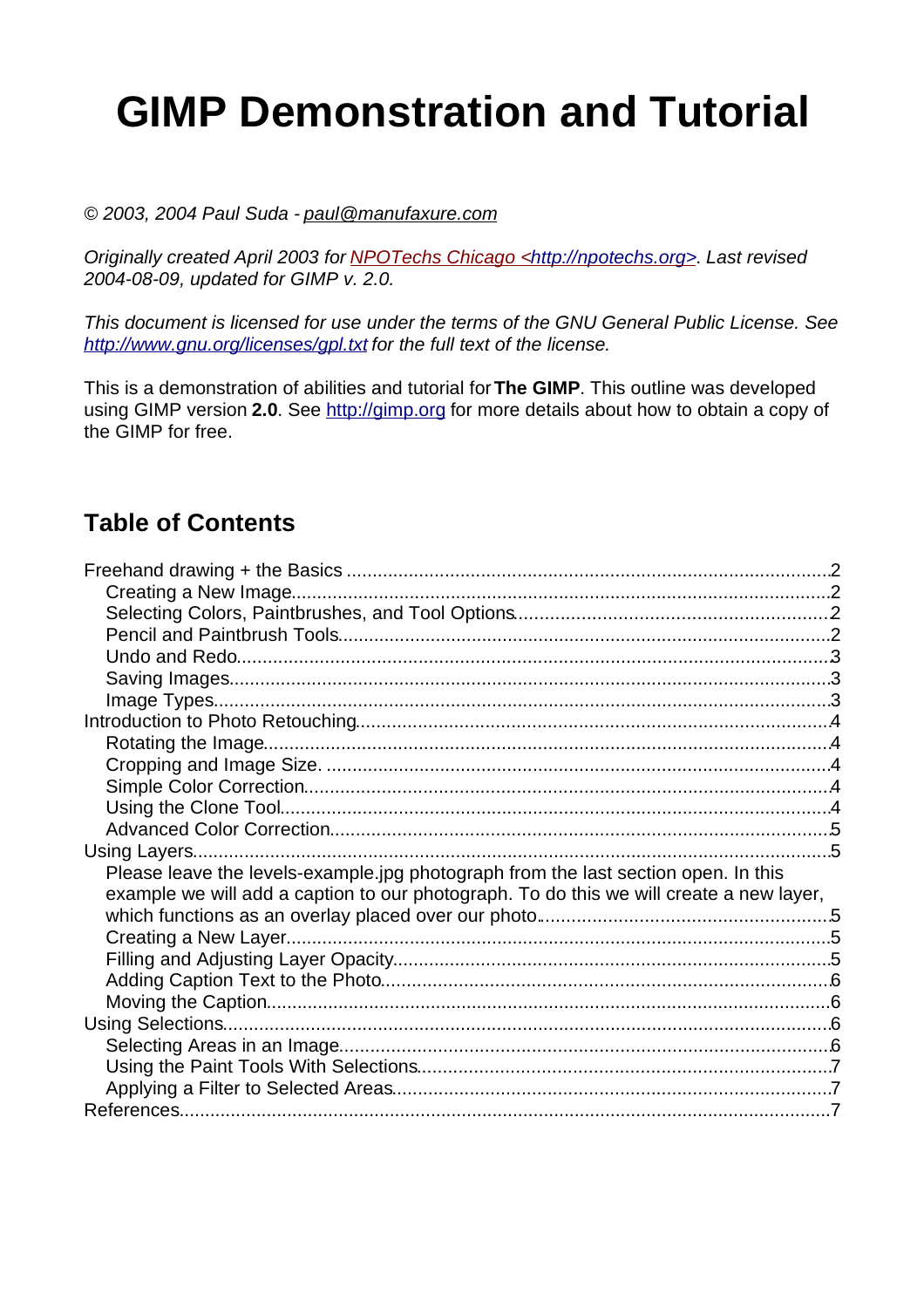### **Freehand drawing + the Basics**

#### **Creating a New Image**

In the main dialog, select **New**, under the **File** menu.



In the **New Image** dialog, click **OK**.

We will create our new image with the default size of **256**x**256** pixels and **RGB** color mode.

| Image Size<br>Width: 256<br>Height: 256 |           |                                                                 | $\frac{2}{\pi}$ Pixels | e e<br>512 KB |  |
|-----------------------------------------|-----------|-----------------------------------------------------------------|------------------------|---------------|--|
| Width: 3.556                            |           | $\ddot{\phantom{0}}$                                            |                        |               |  |
| Height: 3.556                           |           |                                                                 | $\frac{1}{r}$ in<br>Ŀ  |               |  |
| Resolution X: 72,000                    |           |                                                                 | $\frac{1}{1}$<br>g     |               |  |
|                                         | Y: 72,000 |                                                                 | pixels/in              |               |  |
| Image Type:<br>$C$ RGB<br>Grayscale     |           | Fill Type<br>Foreground<br>· Background<br>White<br>Transparent |                        |               |  |
| Image Comment                           |           |                                                                 |                        |               |  |
| Created with The GIMP                   |           |                                                                 |                        |               |  |

The new, blank, image that is created will look like this.



#### **Selecting Colors, Paintbrushes, and Tool Options**

Double-click the **foreground** or **background color**, or the **current brush**, to open dialog boxes to select new colors and shapes for your tools to use.



#### **Pencil and Paintbrush Tools**

Try out the pencil  $\ell$  and paintbrush  $\ell$  tools and doodle a little bit in the blank image we created in the first step in this section. Notice the difference between the hard edged pencil lines and the softer paintbrush strokes when using the fuzzy edged brushes.

Be sure to use the **Color Selection** and **Brush Selection** dialogs, which you should already have open, to create an image using a number of different brushes and colors.

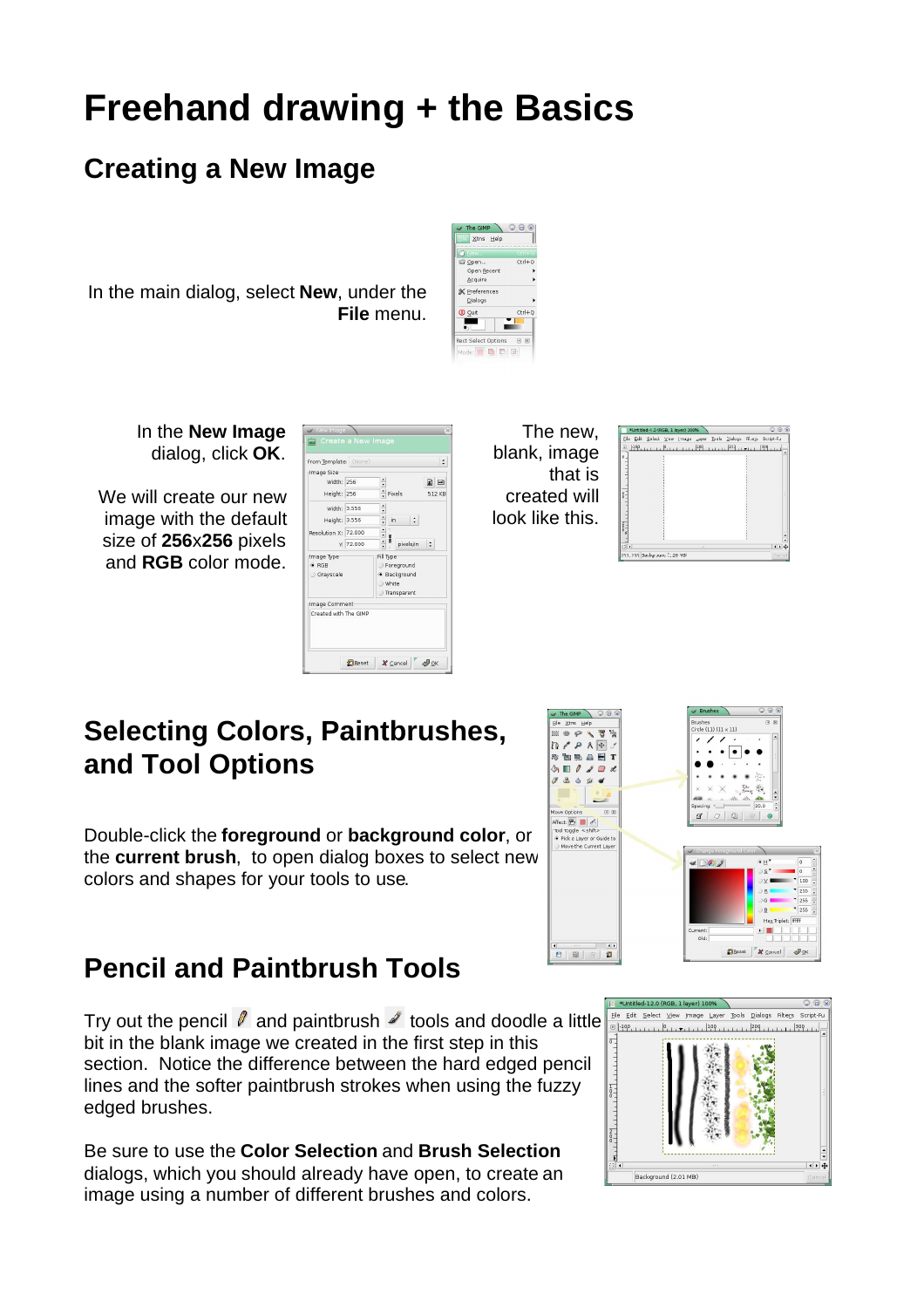### **Undo and Redo**

The keyboard shortcuts are **ctrl-z** for **undo**, and **ctrl-y** for **redo**. These features can also be accessed through the **Edit image menu**.

The **image menu** is accessed by **right clicking** on the image window, or by selecting one of the menu items in the menu bar **at the top of the image you're working on**. Every image operation in the GIMP is available through this menu system.

**Note:** A default limit of **5 steps** can be undone. To set this limit to a higher value, see the**Environment** section of the preferences dialog found under the **File** - **Preferences...** menu item in the **main dialog.**

### **Saving Images**

#### **To save the image:**

- 1) From the image menu, select **File Save As...**
- 2) Make sure that the file type **XCF** is selected. This is the GIMP's native file type, and will preserve all information about your image.
- 3) Enter a name and select **OK**.

Note that there are many other file types available. For publishing photographs to the web, **JPEG** is a good choice. **PNG** and **GIF** are lossless formats that are preferred for publishing designed images, such as logos. If you are saving a work in progress that you plan on editing again in the GIMP, **XCF** is the best file type to use, as it is the GIMP's native file type.

### **Image Types**

GIMP images can be one of three modes:

- $\cdot$  **RGB** Images with a full range of colors. Typically used for PNG, JPG, and XCF format images.
- **Indexed** Images with a fixed pallet of colors or grays. GIF images load as this type.
- **Grayscale** Black and white images. These are also typically saved as PNG, JPG, or XCF format files.





 $\frac{1}{2}$ 

Selection: *I*home/naul

Image Layer Tools Dialogs Filters

 $Ctrl + 1$ 

 $Cth+3$ 

 $Ctrl + C$ 

 $Ctrl + 1$ 

11 LL 11 200 1 1 1 1 300

Determine File Type: By Extension :

 $x$  cancel  $\sim$   $\mathcal{Q}_{\mathcal{QK}}$ 

 $Q \oplus x$ 

Script-Fu

Untitled-14.0 (RGB, 1 layer) 100%

File **Edit Select** View

Die Seier View<br>
Die Undo Paintbrush<br>
Die Pedo Paintbrush

图 Copy

**O** Paste

**暦** Paste Into Paste as New Buffer

 $\frac{1}{0}$ 

<sup>句</sup> Undo History  $\bullet$  Cut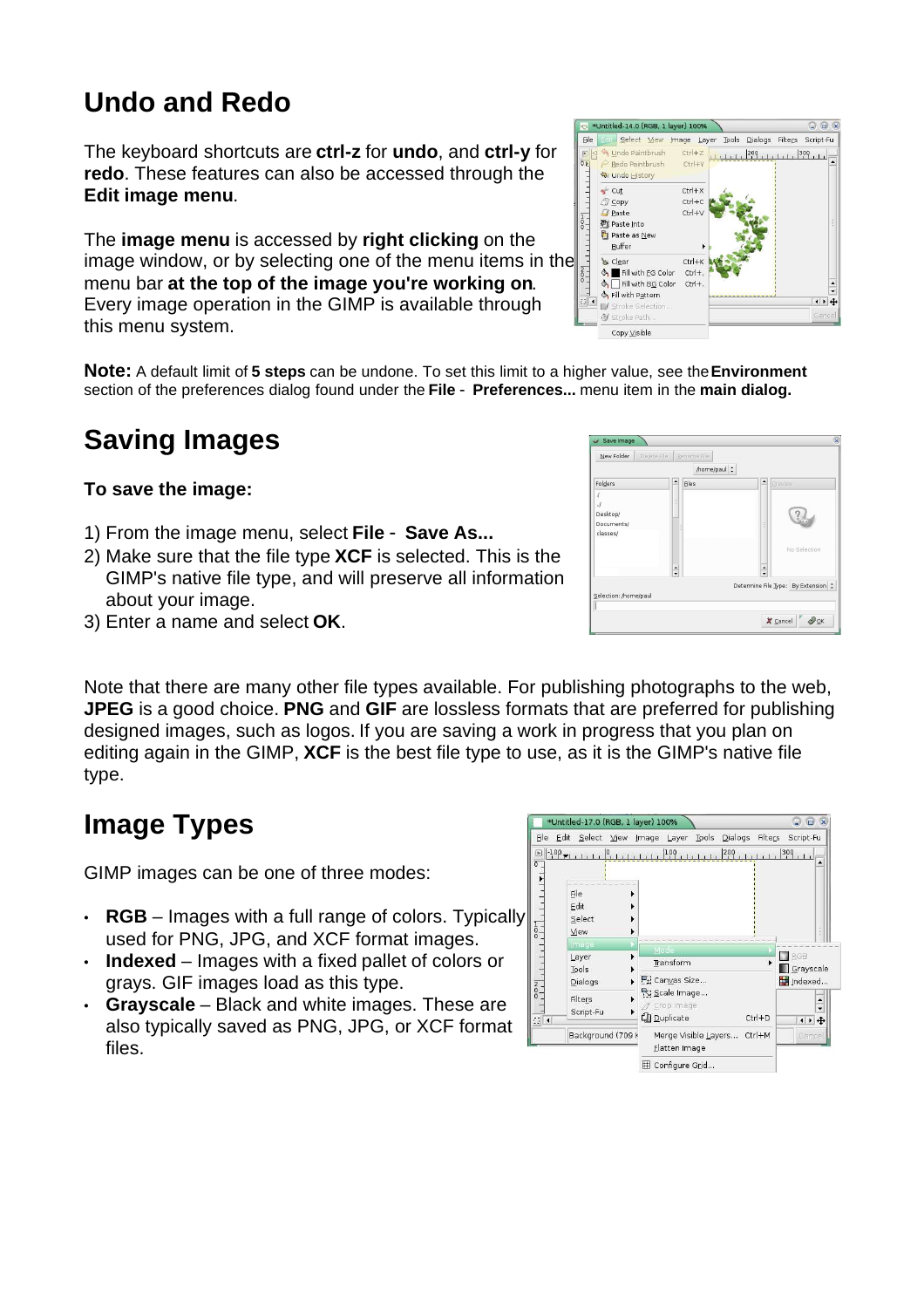## **Introduction to Photo Retouching**

In this section, we will correct a variety of common image quality problems with some example photographs.

Open the photo-example.jpg file, which we will retouch in the following steps.

#### **Rotating the Image**

Use the **Image** - **Transform** - **Rotate 90 degrees CW** menu item, in the **image menu** to rotate the image 90 degrees, or right side up. Or, use the **Rotate** tool **the rotate images** any number of degrees, getting it as close as you can to right side up.

#### **Cropping and Image Size.**

You can use the crop tool  $\ell$  to cut down an image. Keeping in mind what the subject of your photograph is, cut off any extra portions of the photograph that seem to contain too much empty space, or material that is not interesting. For thephotoexample.jpg, this might mean cutting away all of the photo but the tower.

#### **Simple Color Correction**

The **Tools** - **Color Tools** menu contains the GIMP's tools for correcting and enhancing the overall color characteristics of an image. The**Color Balance** and **Hue-Saturation** dialogs have sliders to perform basic color adjustments.

#### **Using the Clone Tool**

The clone tool  $\triangleq$  is used to duplicate parts of the image, using the current paintbrush. Ctrl**click** to select a spot on your image to clone, then click and paint, in the same way as using the paintbrush or pencil tool, to paint a duplicate copy of that portion of the image in another location. It is important to note that the current paintbrush sets the pattern in which the cloned image is painted onto the new location. Try using the clone tool to remove any unwanted objects from the photo.



View Image Layer Dols Dislogs Filters Script-Fil

|750

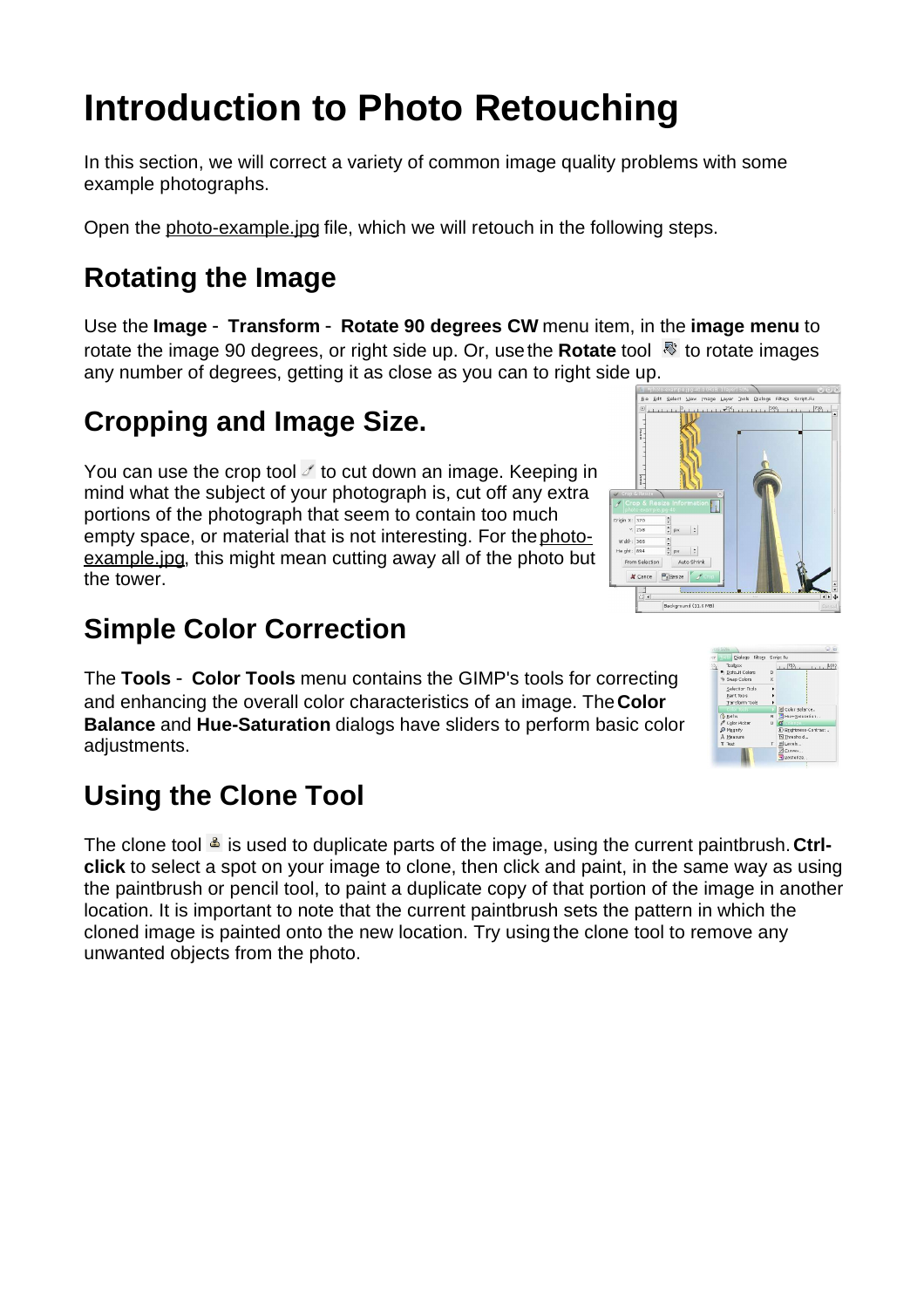#### **Advanced Color Correction**

Open the levels-example.jpg file, which we will use for this step.

Sometimes the color correction tools covered above do not feature enough control to produce the desired result. This is particularly true when one end of the brightness spectrum needs adjustment, but the other does not. The levels-example.jpg is such a case, so we will use the levels utility to selectively enhance the brightness and contrast of the image. Open the levels dialog from **Tools** - **Color Tools** - **Levels...** in the **image menu**.

### **Using Layers**

Please leave the levels-example.jpg photograph from the last section open. In this example we will add a caption to our photograph. To do this we will create a new layer, which functions as an overlay placed over our photo.

J Layers

#### **Creating a New Layer**

Use the **Dialogs** - **Layers** menu item (or the shortcut key ctrl-L) to access the layers dialog. You will see the single, background, layer of the current image you are editing. Click the new layer button to create a new layer. Next, **right click on the new layer**, in the **Layers** dialog, and select **Layer Boundary Size...** from the menu. Our layer should have a **new width** of **300**, and a **new height** of **100**. Don't forget to click the **button**, to unlink the sizes from being constrianed to the image size ratio.



 $Q_0$   $\alpha$ 



### **Filling and Adjusting Layer Opacity**

Make sure that the new layer is selected in the **Layers** dialog, or you will fill over the photograph instead of just the caption area. We will now fill in the background for the caption box. First, select the color you would like to use for the background. Then select the whole layer area by pressing **ctrl-a**, and fill using the paint bucket tool  $\triangle$ . Now, use the **Opacity** slider in the **Layers** dialog, to adjust the layer so that it is subtly accented from the photograph.

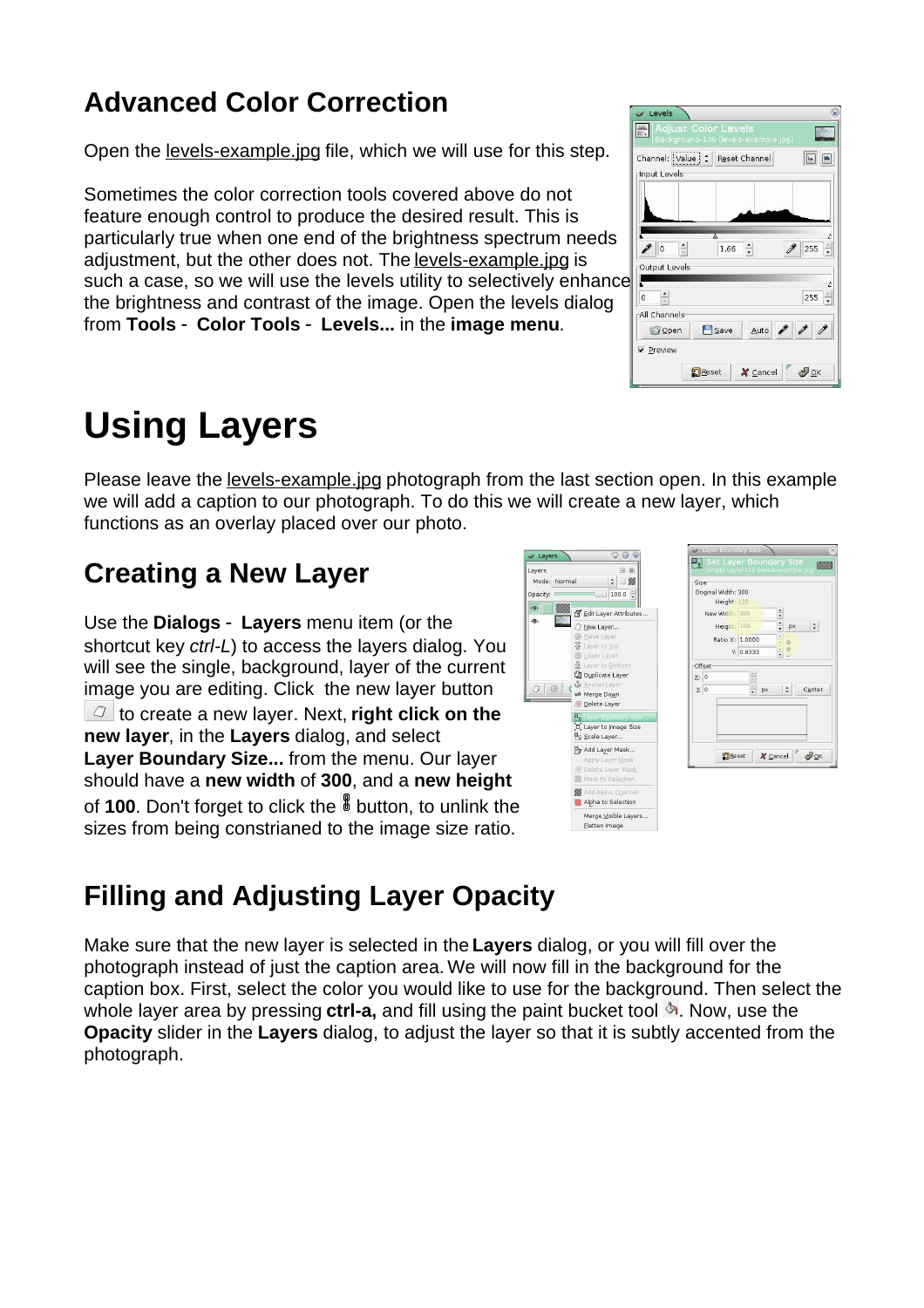#### **Adding Caption Text to the Photo**

Before you add any text, select the color you would like to use for the text as the foreground color. Use the text tool  $T$  to add text to the new layer. Click on the location you would like to add text, using the text cursor. You will then be prompted to enter the text and choose a font. Enter the caption "Train Yard" for this picture.





Once you have clicked **ok** in the text tool dialog, you will notice that there is a new layer called **Train Yard.** This new

layer contains the next that you've entered. You can go back

and edit this text at any time, or adjust the size and font characteristics in the tool **options for the text tool.** 

#### **Moving the Caption**

You can now use the move tool  $\pm$  to move the caption layer to the best position within the photograph.

# **Using Selections**

Selections are used in the Gimp to define areas of an image where an effect will take place. Selections are a very powerful feature, and provide the basis for most graphic design related functions in the Gimp.

Please leave the levels-example.jpg photograph from the last section open, we will use it in these examples.

#### **Selecting Areas in an Image**

There are six different select tools available in the Gimp. With most of these tools, these mouse and keyboard combos can be used to select complex shapes...



- Holding **shift when clicking** with a select tool will **add** to the current selection.
- Holding **shift while dragging** to make a selection will select an area of **equal height and width**.
- Holding **control when clicking** to make a selection will **subtract** from the current selection.
- Holding **control while dragging** to make a selection will select an area **centered around the selection starting point**.